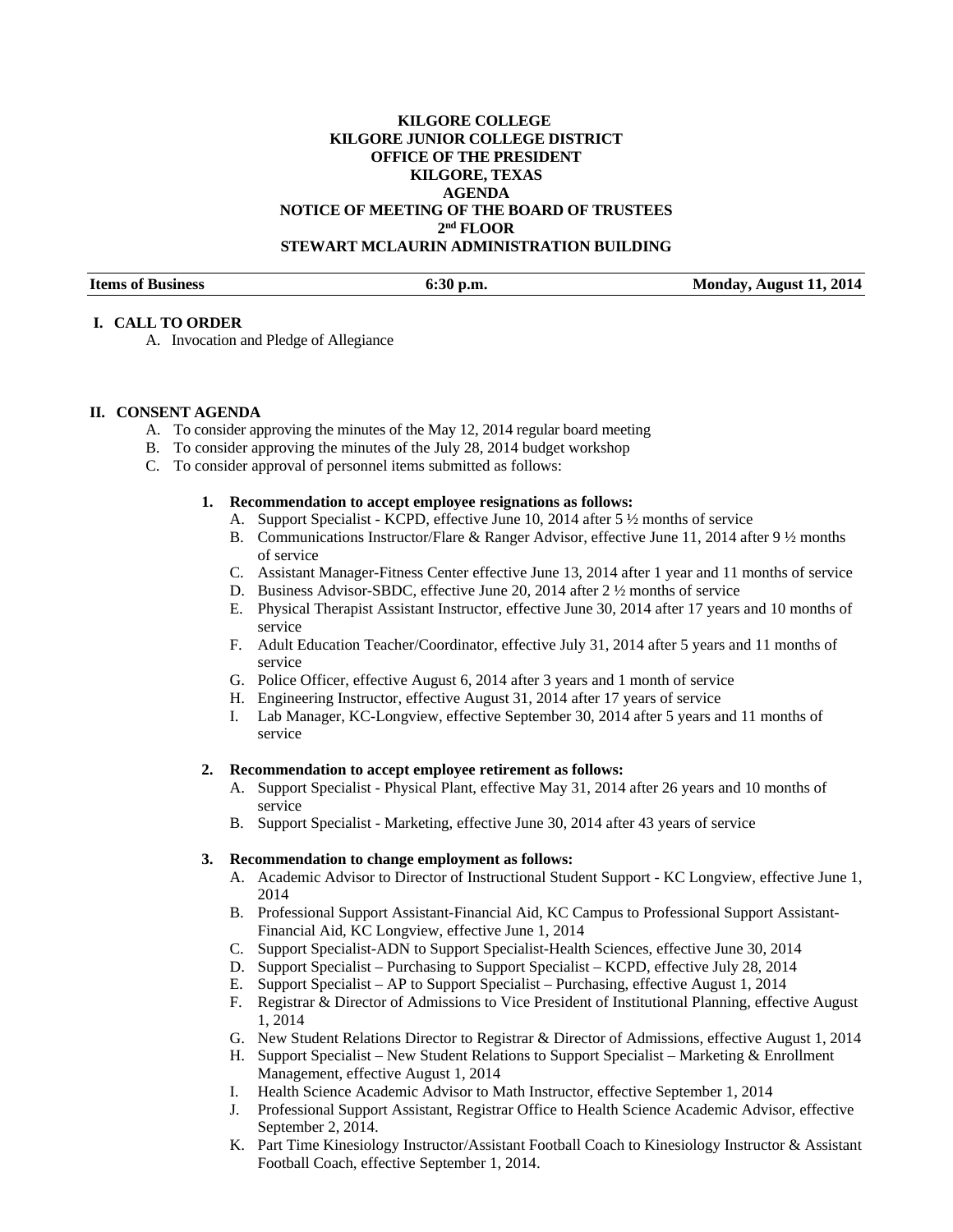### **4. Recommendation for employment as follows:**

- A. Professional Support Assistant Financial Aid, effective June 11, 2014
- B. Health Science Academic Advisor Student Development, effective July 14, 2014
- C. Support Specialist ADN, Math, Science & Health Sciences, effective August 4, 2014
- D. Assistant Manager, Fitness Center Math, Science & Health Sciences, effective August 11, 2014
- E. Industrial Maintenance Technology Instructor KC-Longview, effective September 1, 2014
- F. Chemistry Instructor Math, Science & Health Sciences, effective September 1, 2014
- G. Dance Instructor Liberal & Fine Arts, effective September 1, 2014
- H. Physical Therapist Assistant Instructor Math, Science & health Sciences, effective September 1, 2014
- I. Process Technology Instructor Business, Technology and Public Services, effective September 1, 2014
- J. Interim Communications Instructor/Flare & Ranger Advisor Liberal & Fine Arts, effective September 1, 2014
- D. To consider payment of legal fees for services rendered.

## **III. CITIZEN COMMENTS**

### **IV. ACTION ITEMS**

- A. To consider approval of an engagement letter with the college attorney for services effective September 1, 2014 – August 31, 2016 with an option to renew for an additional year. – *Exhibit #1*
- B. To consider adoption of the Fiscal Year 2015 budget, including the salary structure. *Exhibit #2*
- C. To consider and set the tax rate for tax year 2014. *Exhibit #3*

### **V. EXECUTIVE SESSION**

 Adjournment to executive session pursuant to Texas Government Code Sections 551.071 - 551.084, the Open Meetings Act, for the following purposes:

"The Board has adjourned to executive session at \_\_\_\_\_\_\_ p.m. on **August 11, 2014."** 

PERSONNEL: (Government Code 551.074)

LEGAL: (Government Code 551.071)

For the purpose of a private consultation with the Board's attorney on any or all subjects or matters authorized by

law.

REAL ESTATE: (Government Code 551.072)

RECONVENING IN OPEN MEETING

 **"The Board has reconvened in open session at \_\_\_\_\_\_\_\_ p.m. on August 11, 2014."** 

IF, DURING THE COURSE OF THE MEETING COVERED BY THIS NOTICE, THE BOARD SHOULD DETERMINE THAT A CLOSED OR EXECUTIVE MEETING OR SESSION OF THE BOARD SHOULD BE HELD OR IS REQUIRED IN RELATION TO ANY ITEM INCLUDED IN THIS NOTICE, THEN SUCH CLOSED OR EXECUTIVE MEETING OR SESSION AS AUTHORIZED BY SECTION 551.001 ET SEQ. OF THE TEXAS GOVERNMENT CODE (THE OPEN MEETINGS ACT) WILL BE HELD BY THE BOARD AT THAT DATE, HOUR AND PLACE GIVEN IN THIS NOTICE OR AS SOON AFTER THE COMMENCEMENT OF THE MEETING COVERED BY THIS NOTICE AS THE BOARD MAY CONVENIENTLY MEET IN SUCH CLOSED OR EXECUTIVE MEETING OR SESSION CONCERNING ANY